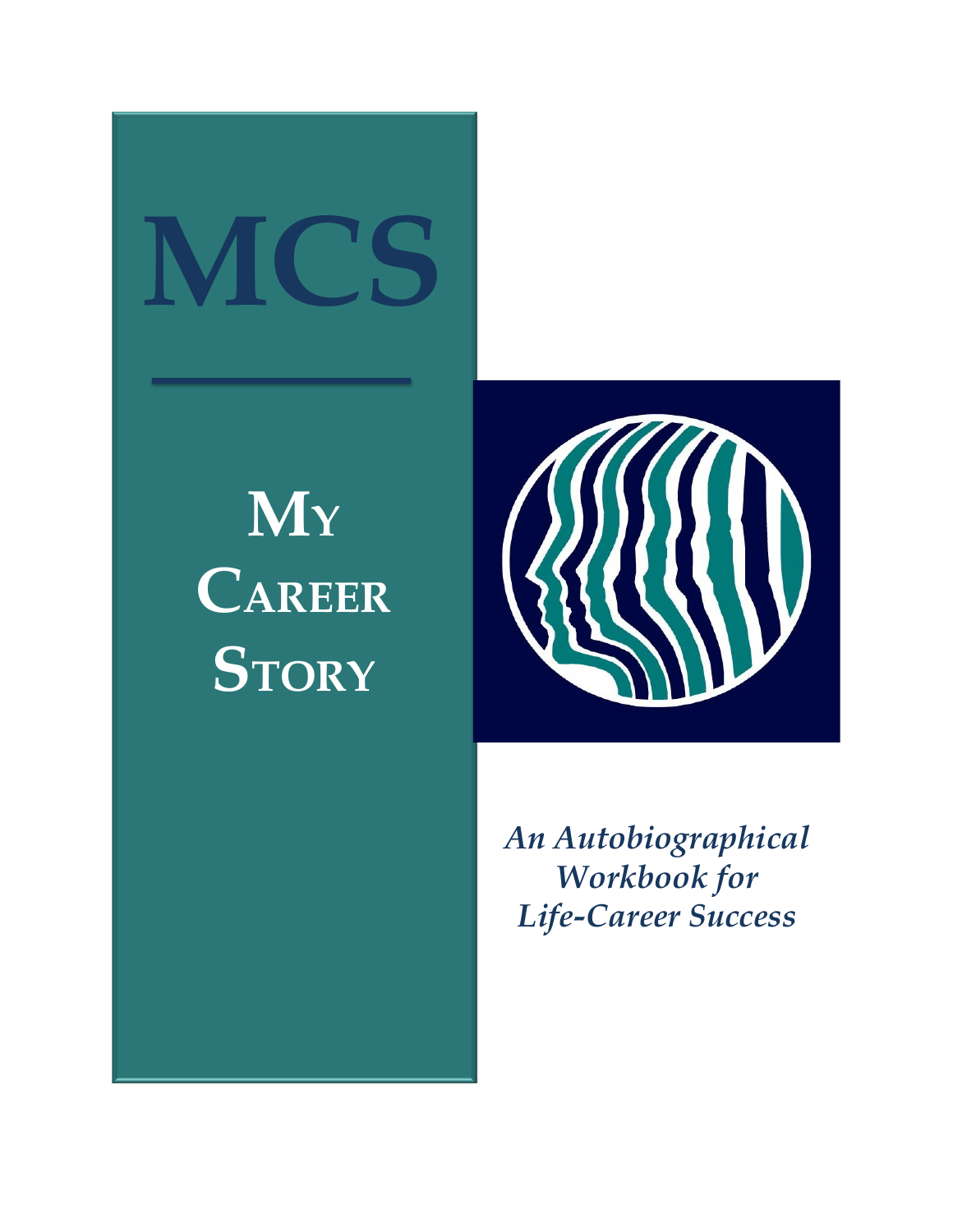### **MY CAREER STORY**

## **An Autobiographical Workbook**

**for Life-Career Success**



**Mark L. Savickas and Paul J. Hartung**

**Copyright © 2012, 2021 by Mark L. Savickas and Paul J. Hartung.**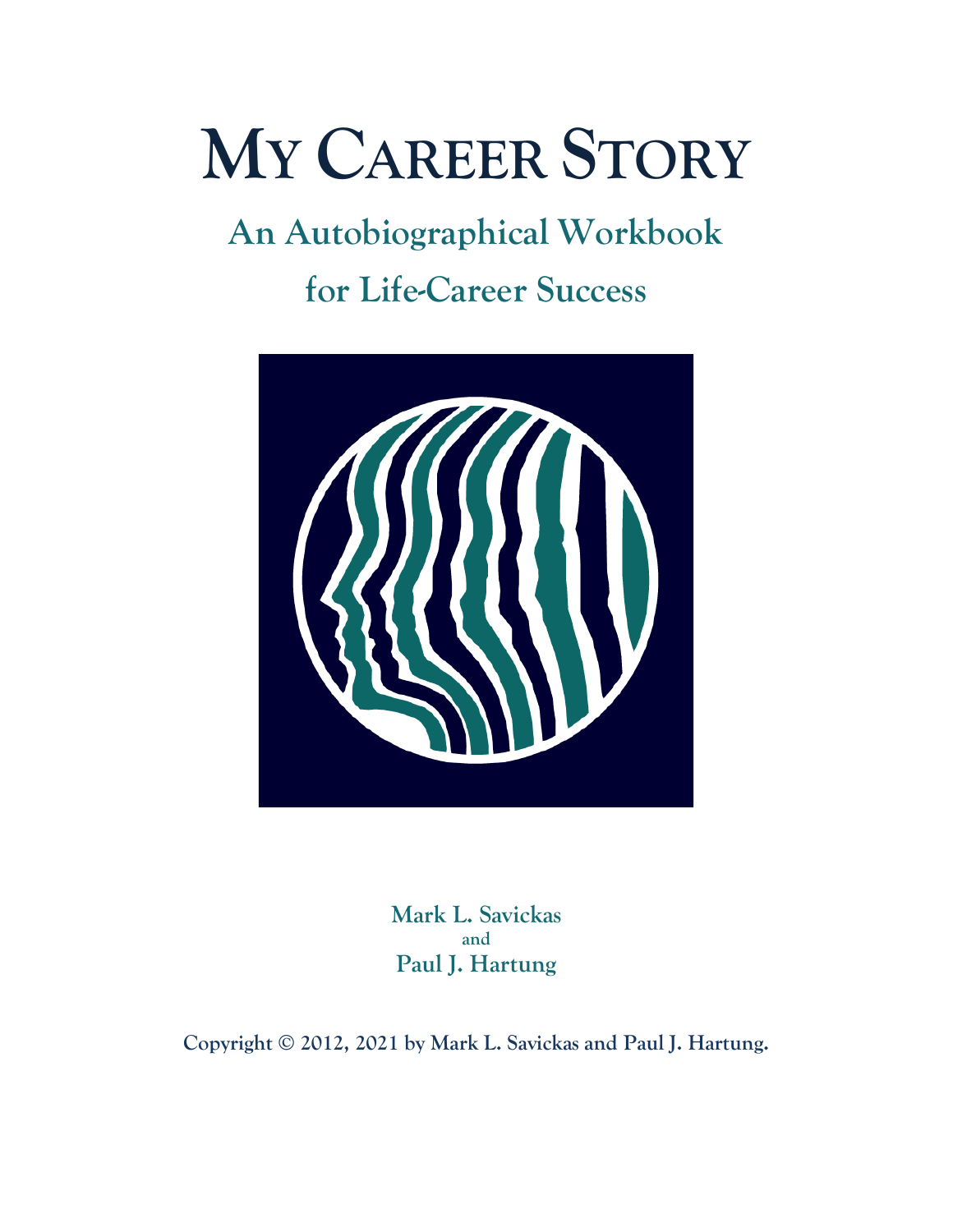#### **PURPOSE**

Like many people, you may be facing a change in your life story; like going from high school to college, from school to work, or from one job to the next. And change means making choices. As you make your own choices, it helps to pause and reflect about your life story and what you want to do next in your career.

Sometimes taking tests can be helpful to learn about what kinds of jobs and occupations you may like and to make choices. You might have taken a test like this. These tests help with **matching** you to jobs that seem right for you. Usually, career tests tell you about your work-related interests, abilities, and personality. They tell you about what kinds of people you are most like and what kinds of jobs people like you most often do. While often helpful for finding out about what college majors or occupations might fit you best, such tests usually tell just one part of your whole life story.

To understand yourself more completely and how you can use work to be the person you want to be, it helps to think about your whole life story. Knowing and telling your own life story, or autobiography, adds **meaning** to your career choices and plans. That way, you can deepen your lifecareer decision making and planning by having a clearer sense of purpose and direction. **The "My Career Story" workbook (MCS) aims to help you tell, understand, and author your own career story.** Think of the MCS as a mirror that you hold up to look at yourself. By looking closely in this "mirror," you can reflect on how you can use school and work in a way that is meaningful to you and that matters to other people.

The MCS prompts you to think about the decisions you must make and the actions you must take. Use it to tell, understand, and put into action your life-career story. The MCS contains a series of questions designed for you to tell about yourself. You then relate your story to a career problem you now face, such as deciding about educational and occupational options and making career plans. By reflecting on your answers to the questions, you will likely be much better able to tell and enact your own career story in terms of **who** you are, **where** in the world of work you would like to be, and **how** you will take the next step in your life-career.

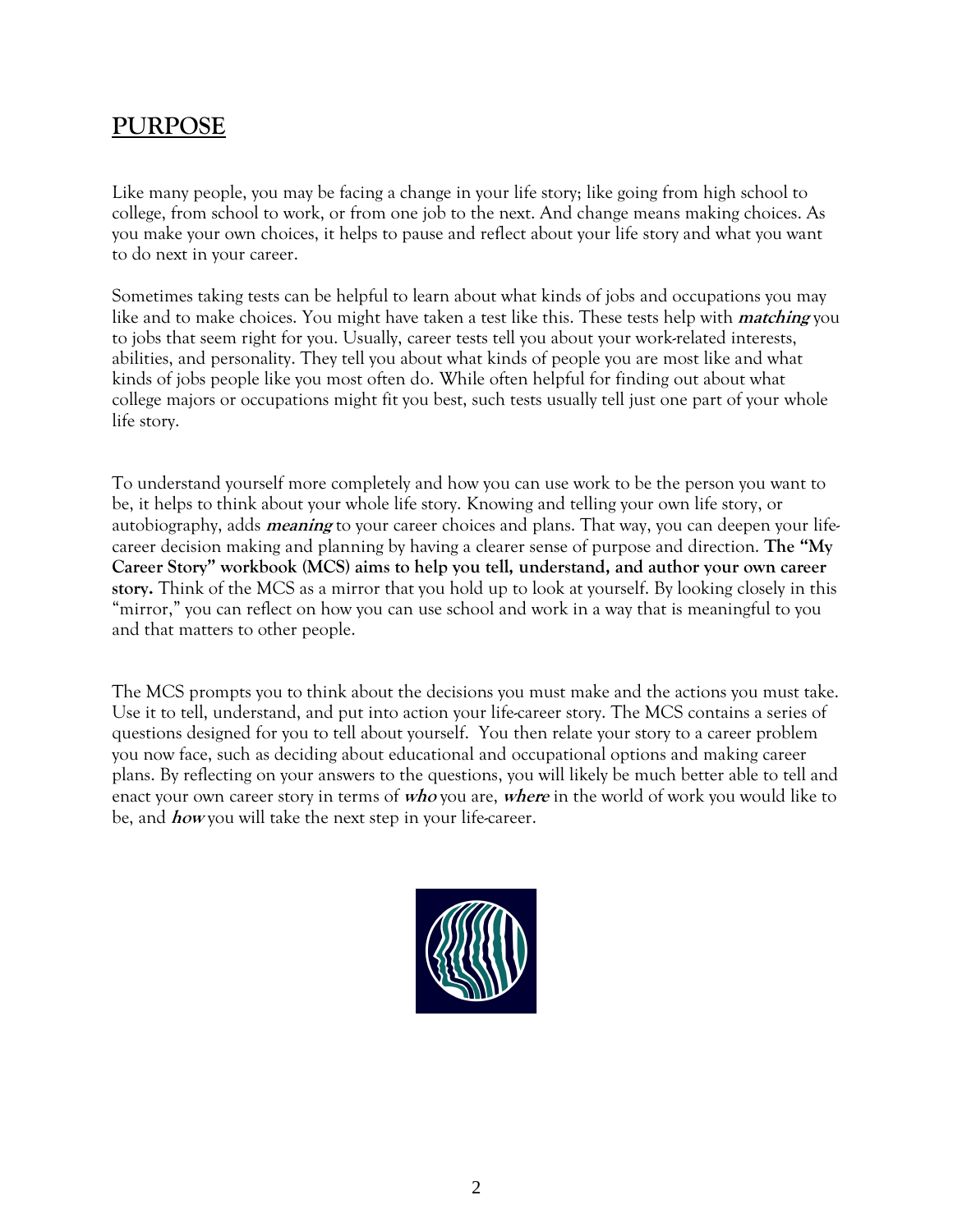#### **GENERAL DIRECTIONS**

**The MCS contains three parts.** 

In **Part I, "Telling My Story,"** you will answer several questions about yourself. Your answer to each question tells one part of your whole life-career story.

In **Part II, "Understanding My Story,"** you will use your answers from Part I to tell and understand your career story with greater clarity and meaning. In so doing, you will better understand yourself, your interests, and your passion in life. Together, the story you tell in Part I and the portrait you construct in Part II will help you realize **who** you are as the lead character in your own lifecareer story, **where** in the world of work you would most like to be, and **how** you believe you can move to the next chapter in your career story.

In **Part III, "Enacting My Story,"** you will make a realistic plan to begin the next chapter by choosing a work setting that is meaningful to you and that matters to others.

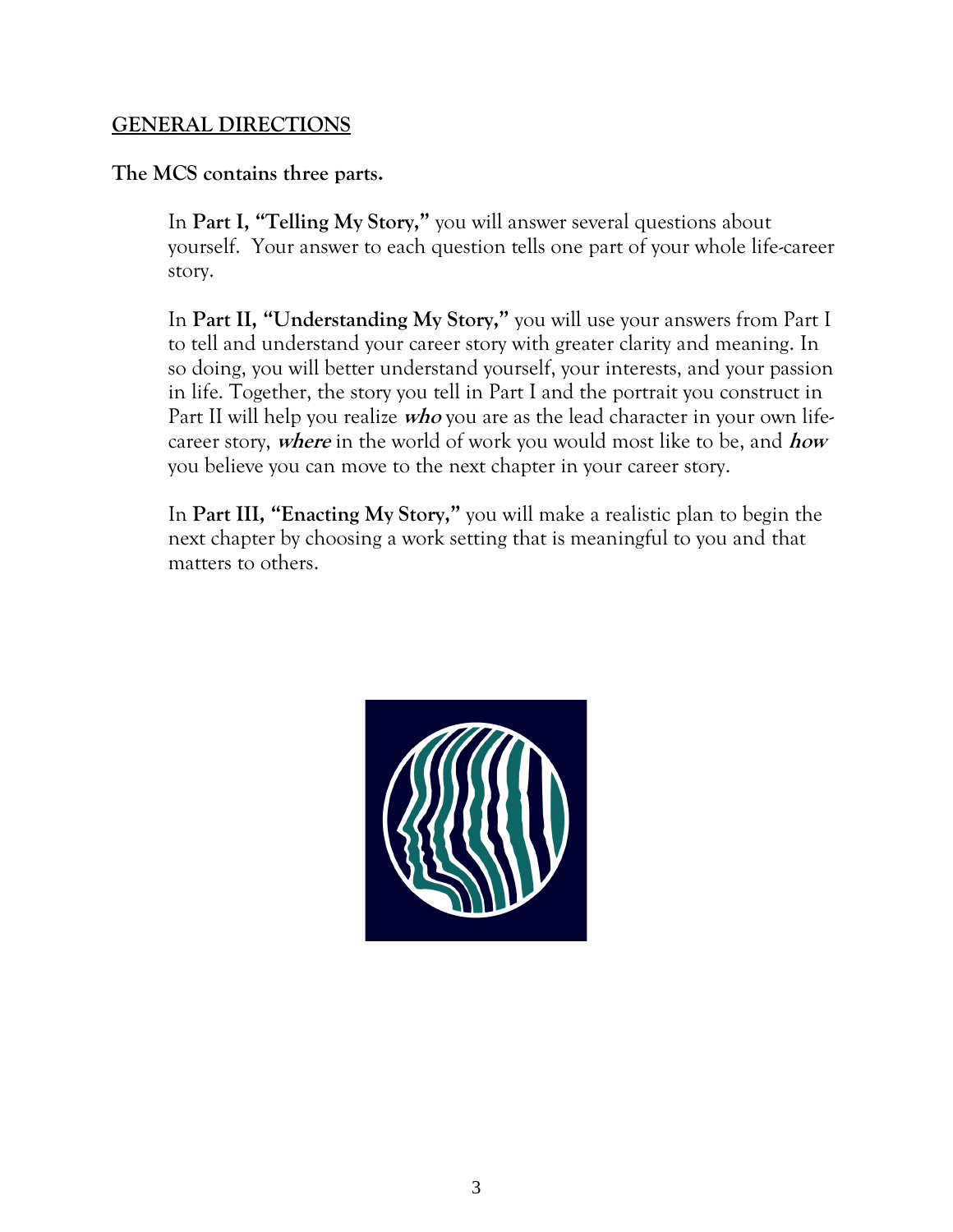#### **PART I. TELLING MY STORY**

**A.** You are probably using this workbook because you are facing some change or transition in your life; maybe from high school to college, from school to work, or from job to job. To bridge transitions, or end one chapter and begin the next, people reflect on their own life story to clarify and guide their choices. In the lines below, **write a few sentences about your current career situation and any decision you are trying to make.**

**My goal in using this workbook is:**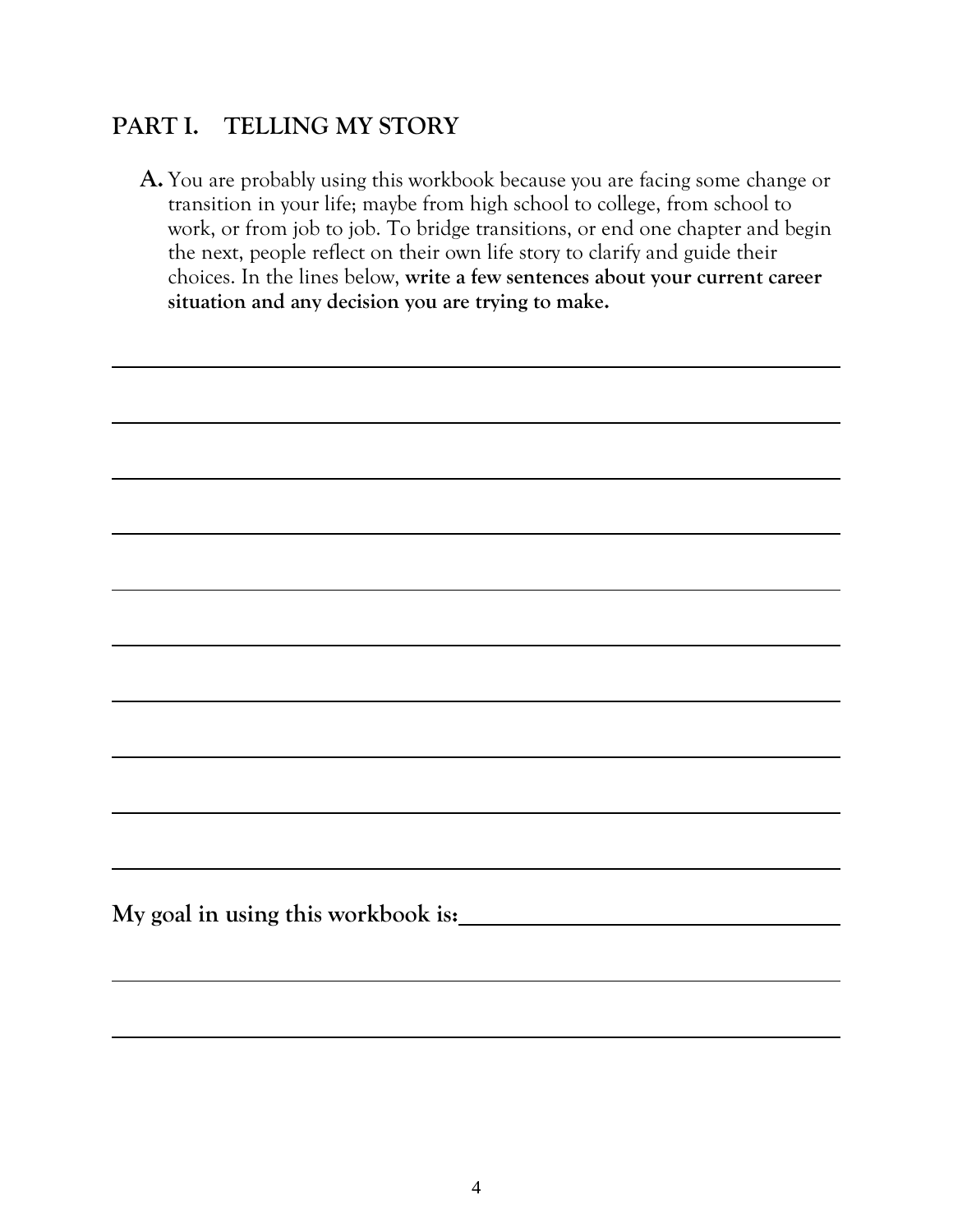**B. List the occupations or jobs you are now thinking about doing.** You might have several, just one or two, or none at all. If you can, list at least three to five occupations or jobs.

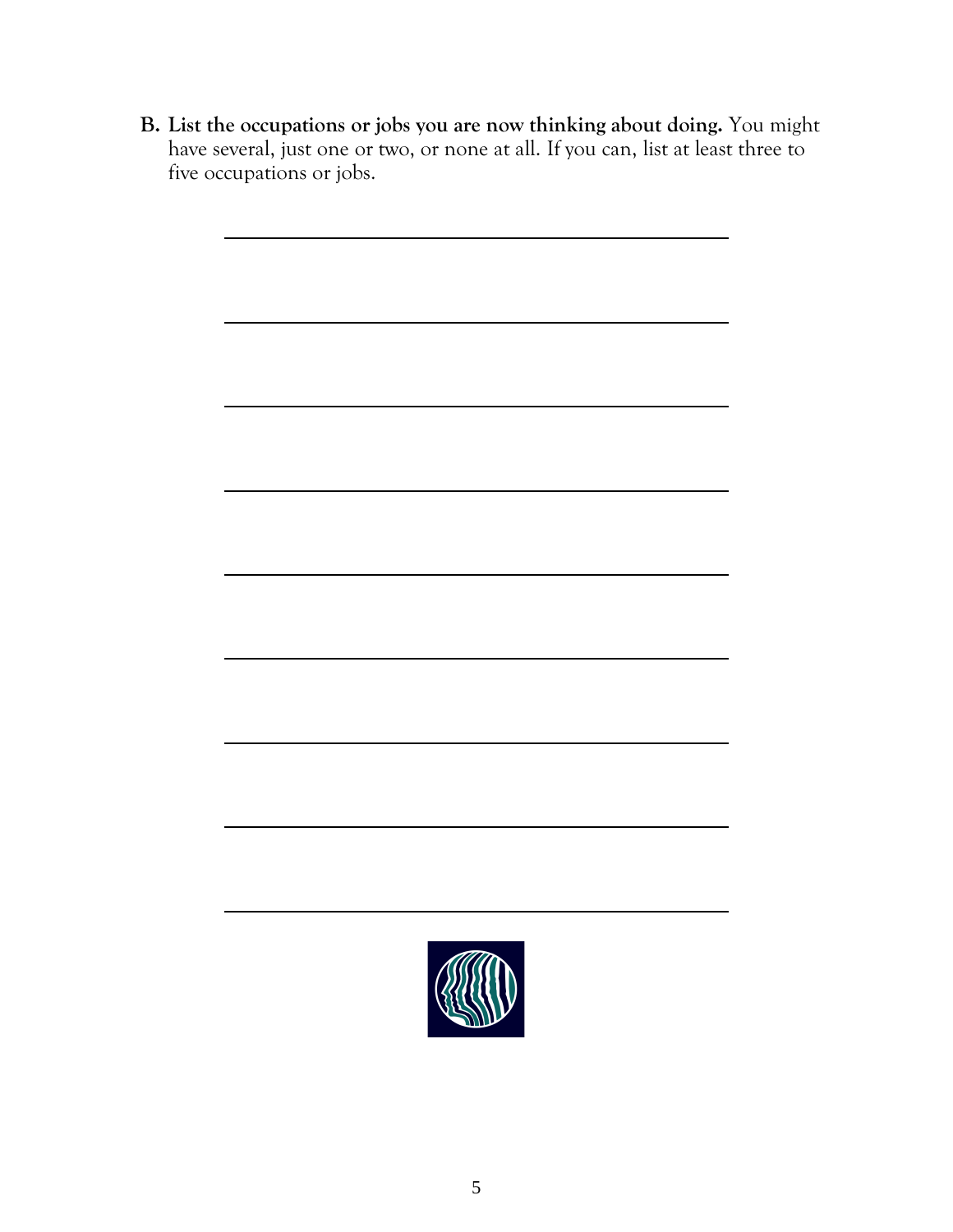#### **C. Write your answers to the following four questions in the spaces provided.**

**1. Who did you admire when you were growing up?** List three people, other than your mother and father, who you admired when you were a child of about six, seven, or eight years old. These can be real people you know or don't know personally, make-believe people like superheroes and cartoon characters, or anybody else you can think of. Maybe you admired a neighbor or a teacher, an athlete, a politician, a scientist, an artist or musician, a T.V. star, or a character in a book.

**List the three people you admired on the lines on the next page. Then, for each character, describe in 4-5 words in the space provided what you admired about them.** For example, if you admired Anne of Green Gables you might write that she is independent and spunky. Or, if you admired Dr. Martin Luther King, Jr. you might write that he was a leader who fought for social justice. If you admired Wonder Woman or Superman you might write that they fought for truth and justice.

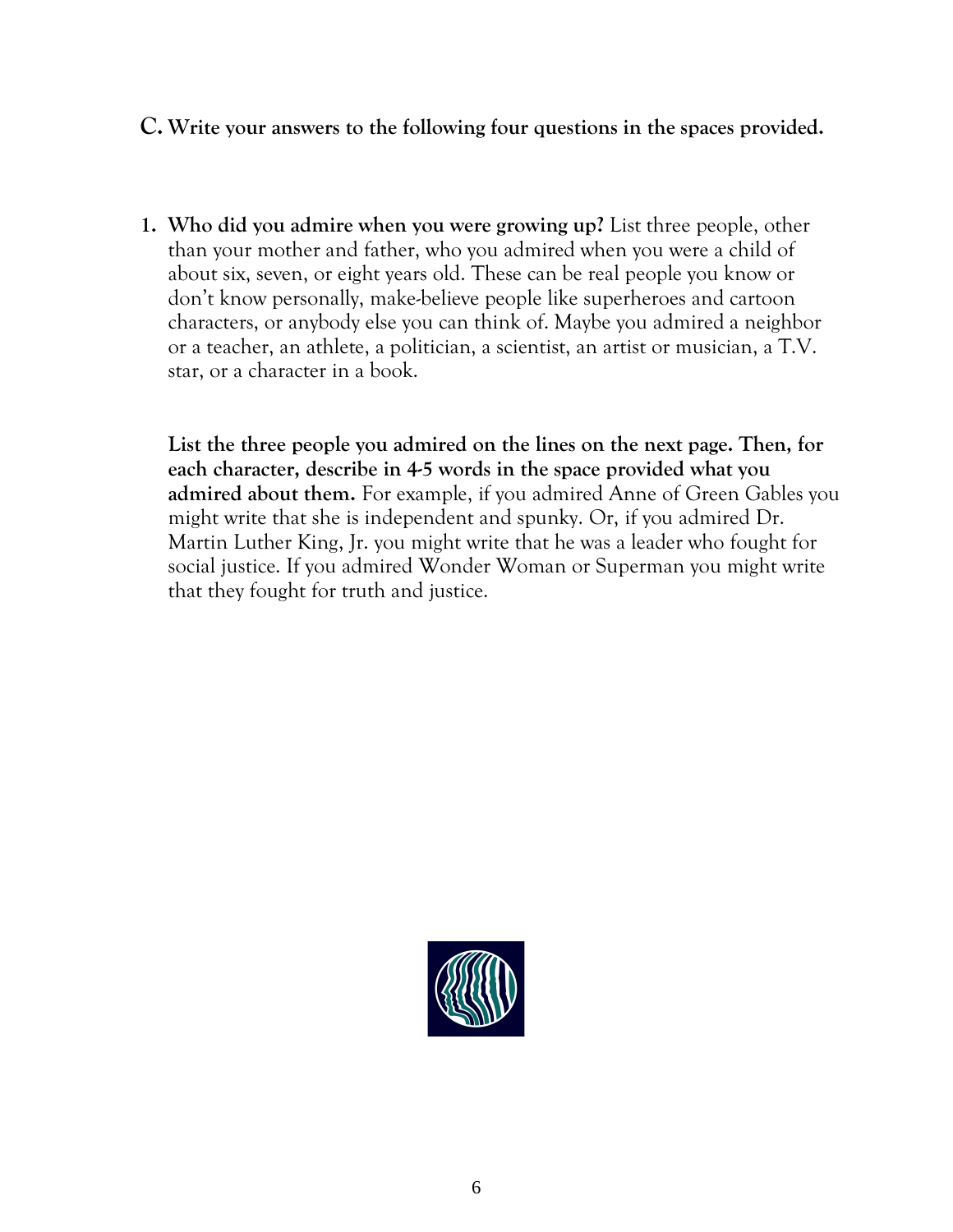**My three people I admired and what I admire about them are:**

| These are the words I would use to describe |
|---------------------------------------------|
| $\mathbf{a.}$                               |
|                                             |
|                                             |
|                                             |
|                                             |
|                                             |
|                                             |
|                                             |
|                                             |
|                                             |
|                                             |
| $\frac{\mathbf{c}}{\mathbf{c}}$             |
|                                             |
|                                             |
|                                             |
|                                             |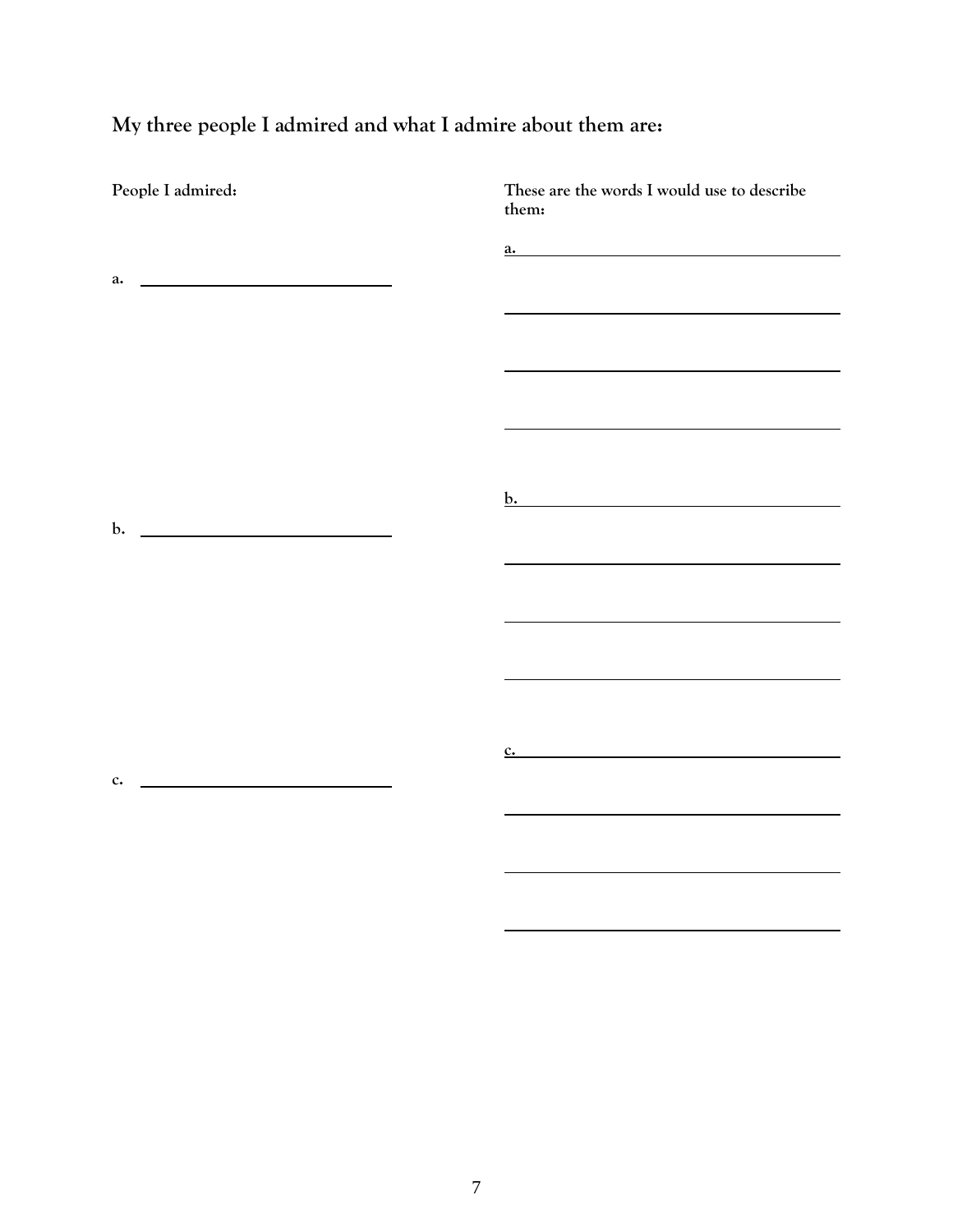#### **2. List your favorite T.V. shows, web sites, or magazines and tell what you like about them.**

| Three TV shows, websites, or magazines that I<br>like are: | These are all of the things I like about each one<br>of these T.V. shows, websites, or magazines: |
|------------------------------------------------------------|---------------------------------------------------------------------------------------------------|
| a.                                                         | <u> 1989 - Andrea Andrew Maria (b. 1989)</u><br>a.                                                |
|                                                            |                                                                                                   |
|                                                            |                                                                                                   |
|                                                            |                                                                                                   |
| $\mathbf{b}$ .                                             | $\mathbf{b}$ .                                                                                    |
|                                                            |                                                                                                   |
|                                                            |                                                                                                   |
|                                                            |                                                                                                   |
| c.                                                         | $c.$                                                                                              |
|                                                            |                                                                                                   |
|                                                            |                                                                                                   |
|                                                            |                                                                                                   |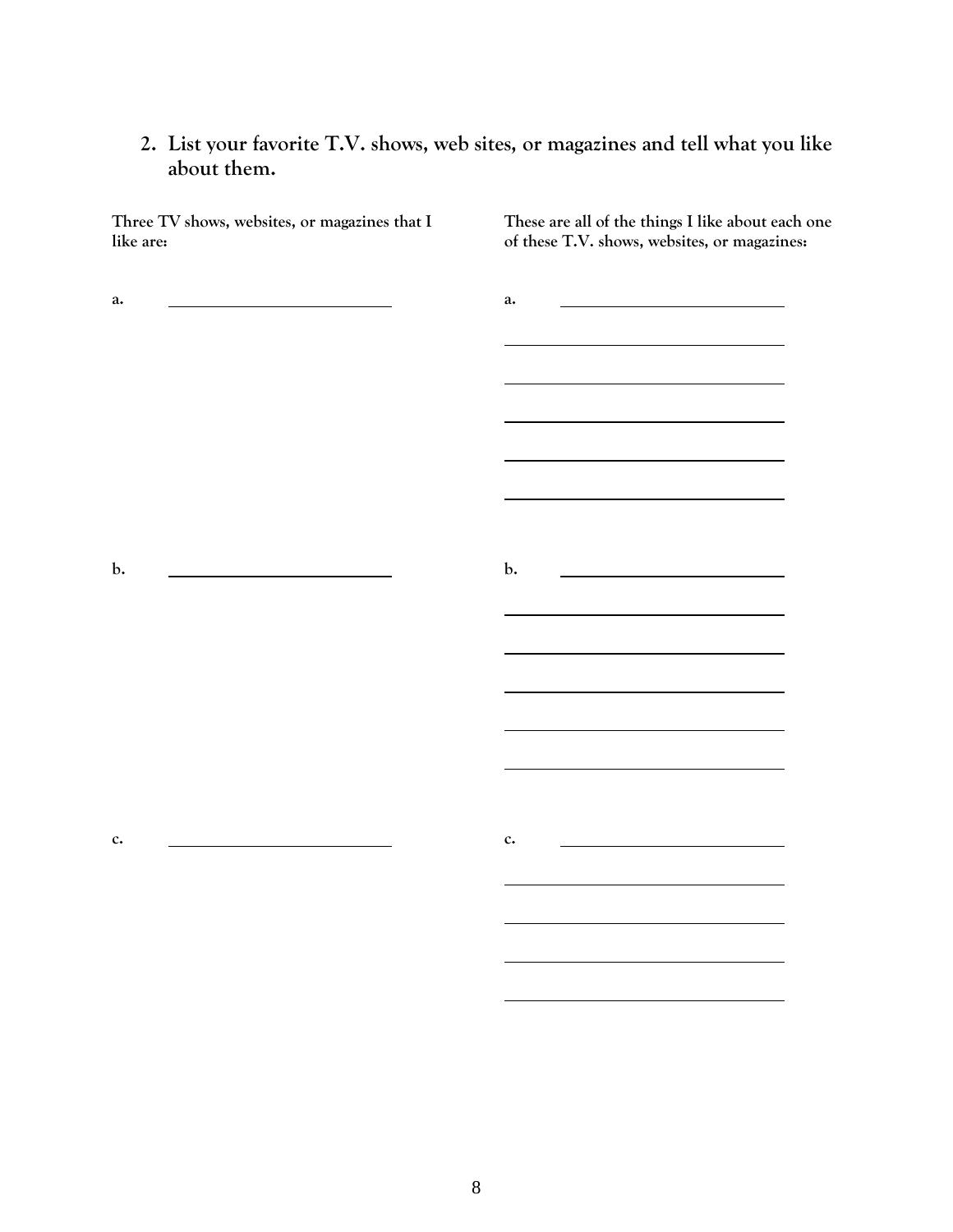**3. What is your favorite story right now?** Think of a story from a book or a movie that you have read or viewed, and maybe more than once. Tell what the story is about including what happens and the outcome.

**4. What is your favorite saying?** Think about a motto or a saying that you really like. Maybe you've seen it on a bumper sticker, a poster, a book, or a poem. If you can't think of a saying, you might even create your own. Write down your favorite saying here:

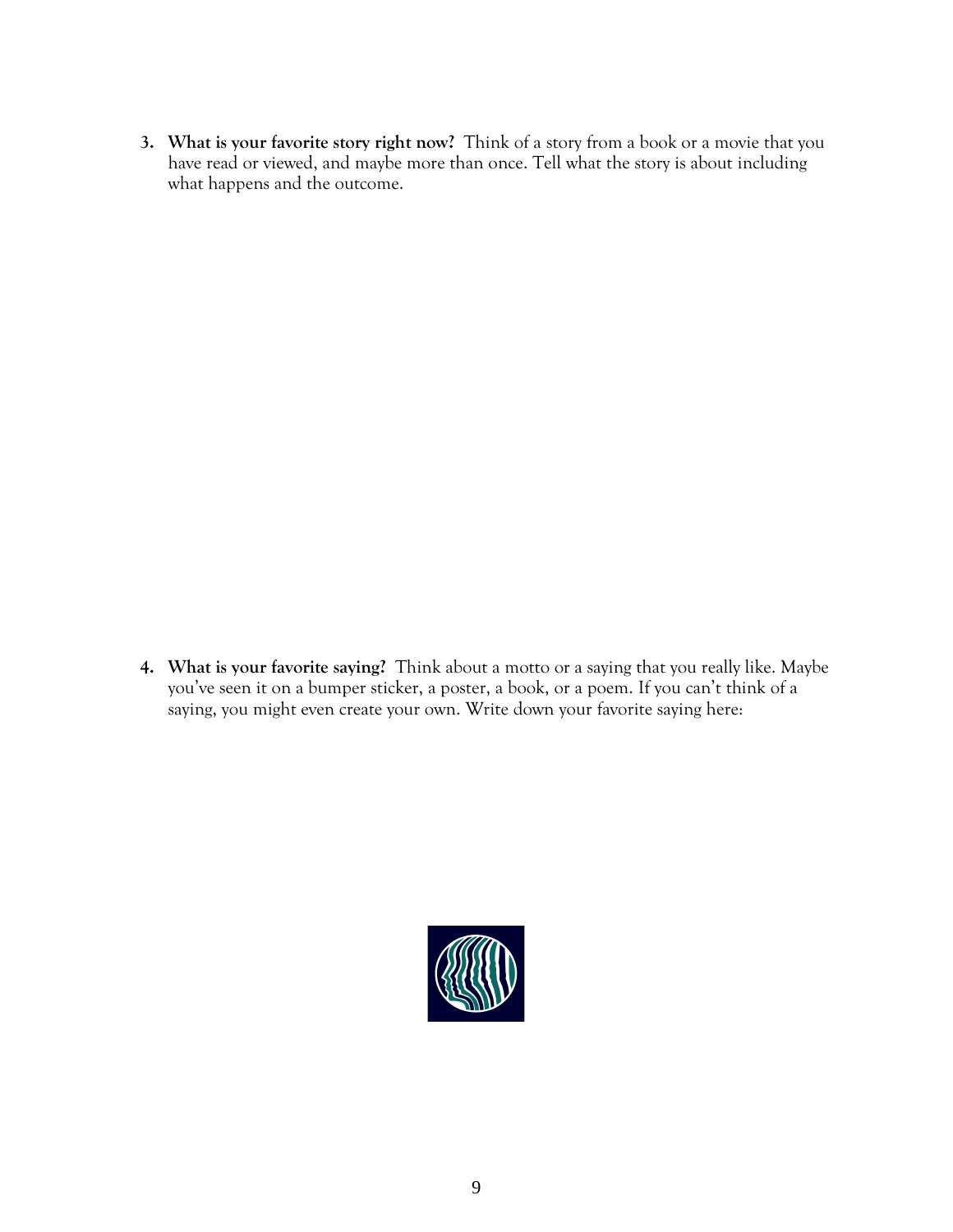#### **PART II. UNDERSTANDING MY STORY**

**You told small stories about your life and career by answering the questions in Part I. Now, put these small stories together into a big story, or summary portrait. This summary portrait helps you recognize who you are, where you like to be, and how to get there. Use the summary portrait to make sense of your current career situation, guide your decision making, and envision the next chapter of your life story.**

#### **Directions**

It has been said that when we want someone to know who we really are, we tell them our life story. That is because we make ourselves and our world through the stories that we tell. To best achieve life-career success, you must know your story because it tells very clearly who you are as a person, where you would most like to work, and how to use that work in a way that allows you to fully be yourself. To construct such a story, think of your life-career as an ongoing tale with three main parts:

- $\checkmark$  First, you act as the lead character in your own story. Your self has qualities that make you the person who you are now and who you want to become. For example, maybe you are a person who is or is becoming independent, strong-willed, and helpful. Or, maybe you are smart, sensitive, and responsible. Whether it is these or other words, there is a way to best describe you.
- Second, you want to put yourself in an educational or work **setting** where you feel most comfortable. You, like most people, probably have been in a class at school or in a job that you did not like. That is because it did not allow you to be you. Knowing the settings that you like best tells about the kinds of work that most interest you and the places where you can best be you.
- Third, your story has a **script** and a central theme that likely suggests what you might do in the next chapter of your career story.

Use your answers to the questions in Part I so that you can understand the story of your **self** as the lead character in your own life-career, the work **setting** where you want to enact your life-career, and the **script** that explains your life-career direction, or how you can connect who you are to where you want to be in the world of work.

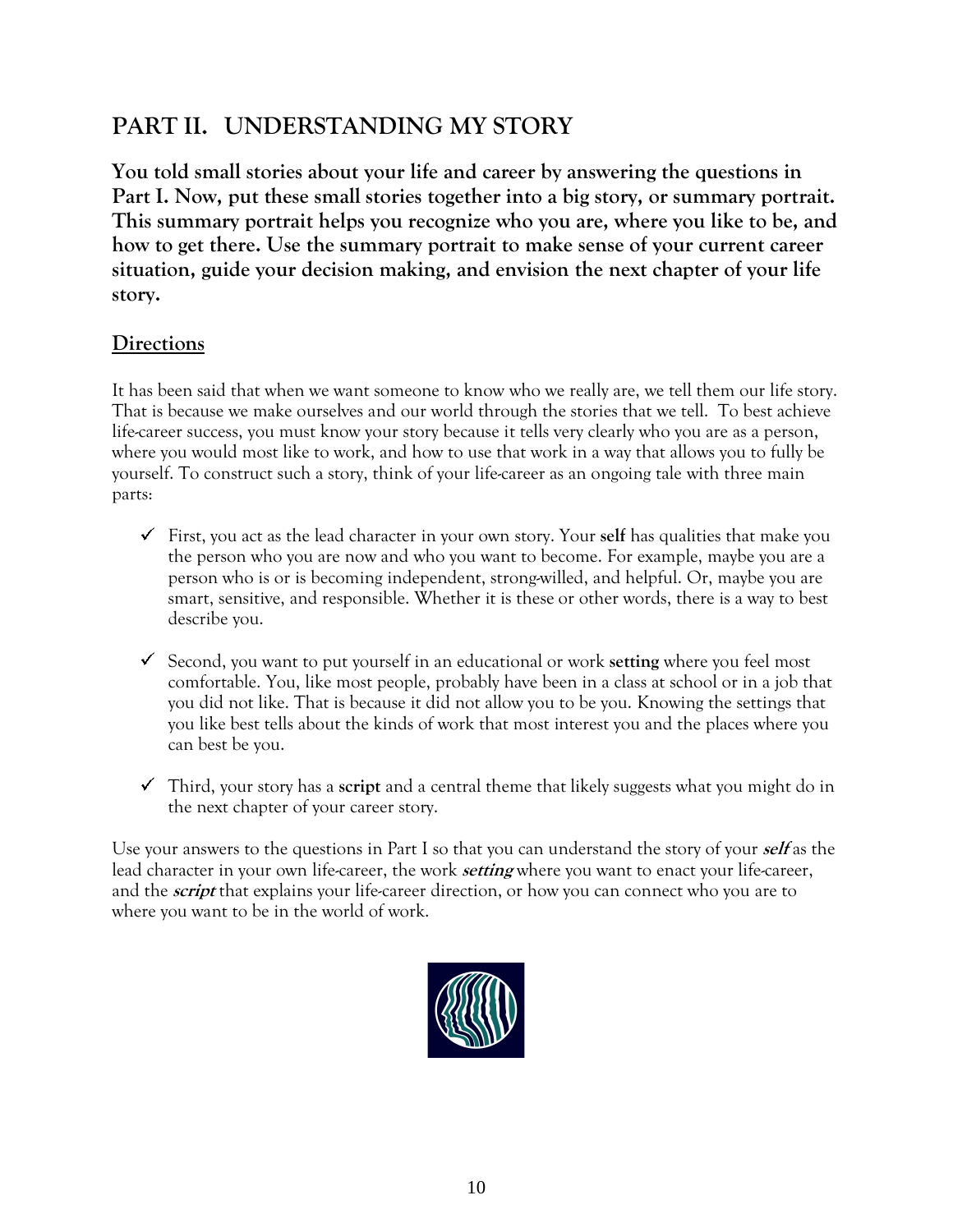#### **SELF: Who am I?/ Who am I Becoming?**

**Look at the words you used to describe the people you admired on page 7.** 

**1.** Write down the **first word** you used to describe each one of them:

**2.** Write down any **words or similar words that you used more than once** to describe them:

**3.** Write down **two or more things that the people you admired have in common**:

**4.** List any **other significant words or phrases** you used to describe them:

This is you. Look carefully at the words you used to describe the people you admired. You have described yourself! You took things you like about them and put them together to make *you*. Now, using the words you wrote down above, **tell in two to four sentences who you are and who you are becoming**.

#### **I AM/I AM BECOMING A PERSON WHO IS:**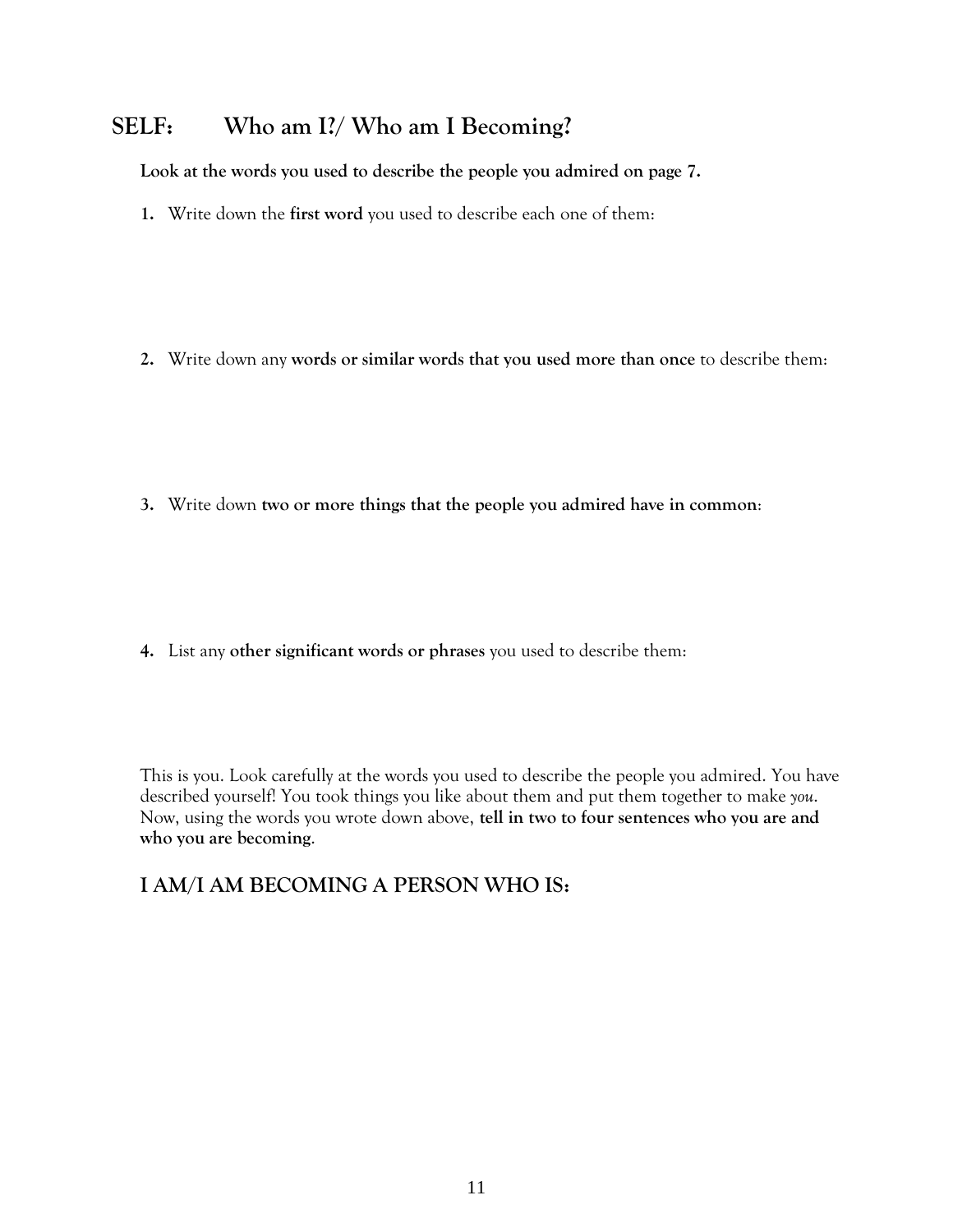#### **SETTING: Where Do I Like to Be?**

**Look at the words you used to describe your favorite T.V. shows, web sites, or magazines on page 8.**

- **1.** Write down the **first word** you used to describe each one of them:
- **2.** Write down any **words or similar words that you used more than once** to describe them:
- **3.** Write down **two or more things your shows, web sites, or magazines have in common**:
- **4.** List any **other significant words or phrases** you used to describe them:

This is where you like to be you, your career interests. These are the kinds of **places** in which you want to work, the **people** with whom you want to be, the **problems** you want to address, and the **procedures** you like to use. You want to put yourself in a setting that interests you and where you enjoy the people with whom you work. **Using the words you wrote down in your summary above, tell in one phrase or one sentence where you like to be.**

#### **I LIKE BEING PLACES WHERE PEOPLE DO ACTIVITIES SUCH AS:**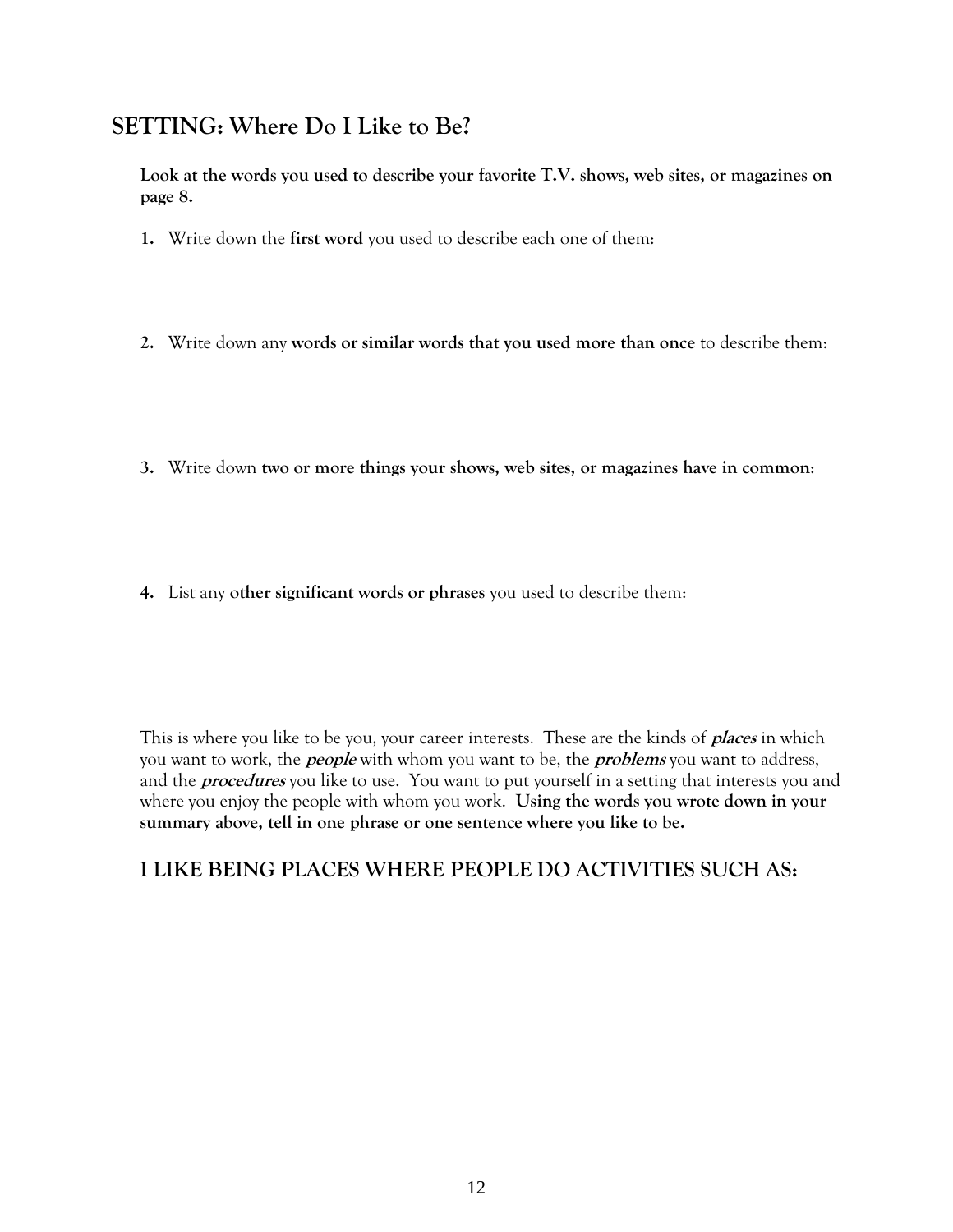| <b>MY CAREER</b>                                                                                                                                               | <b>SUMMARY PORTRAIT</b>                                                                                                                                   |  |  |
|----------------------------------------------------------------------------------------------------------------------------------------------------------------|-----------------------------------------------------------------------------------------------------------------------------------------------------------|--|--|
| <b>STORY</b>                                                                                                                                                   | Use this page to summarize your life-career story.                                                                                                        |  |  |
| <b>SELF</b><br><b>RE-WRITE HERE THE 2-4</b><br><b>SENTENCES THAT YOU</b><br>WROTE AT THE BOTTOM OF<br><b>PAGE 11.</b>                                          | I am/I am becoming a person who is:                                                                                                                       |  |  |
| <b>SETTING</b><br>RE-WRITE HERE THE 2-4<br><b>SENTENCES THAT YOU</b><br>WROTE AT THE BOTTOM OF<br>PAGE 12.                                                     | I like being in places where people do activities such as:                                                                                                |  |  |
| <b>SCRIPT</b>                                                                                                                                                  | The plot of my current favorite book or movie is:                                                                                                         |  |  |
| <b>RE-WRITE HERE YOUR</b><br>FAVORITE STORY THAT YOU<br>TOLD ON PAGE 9.                                                                                        |                                                                                                                                                           |  |  |
|                                                                                                                                                                | Therefore, in these places I want to:                                                                                                                     |  |  |
| <b>SUCCESS</b>                                                                                                                                                 | I will be most happy and successful when I am able to be a person who is                                                                                  |  |  |
| <b>FORMULA</b><br>USE YOUR SELF, SETTING,<br>AND SCRIPT ABOVE TO<br><b>WRITE HERE A ONE-</b><br>SENTENCE PERSONAL LIFE-<br><b>CAREER MISSION</b><br>STATEMENT. | in places where people do activities such as<br>so that I can                                                                                             |  |  |
| <b>SELF-ADVICE</b><br><b>RE-WRITE HERE YOUR</b><br>FAVORITE SAYING THAT YOU<br>LISTED ON PAGE 9.                                                               | My motto contains my best advice to myself for dealing with my career concerns. To<br>apply my success formula now, the best advice I can give myself is: |  |  |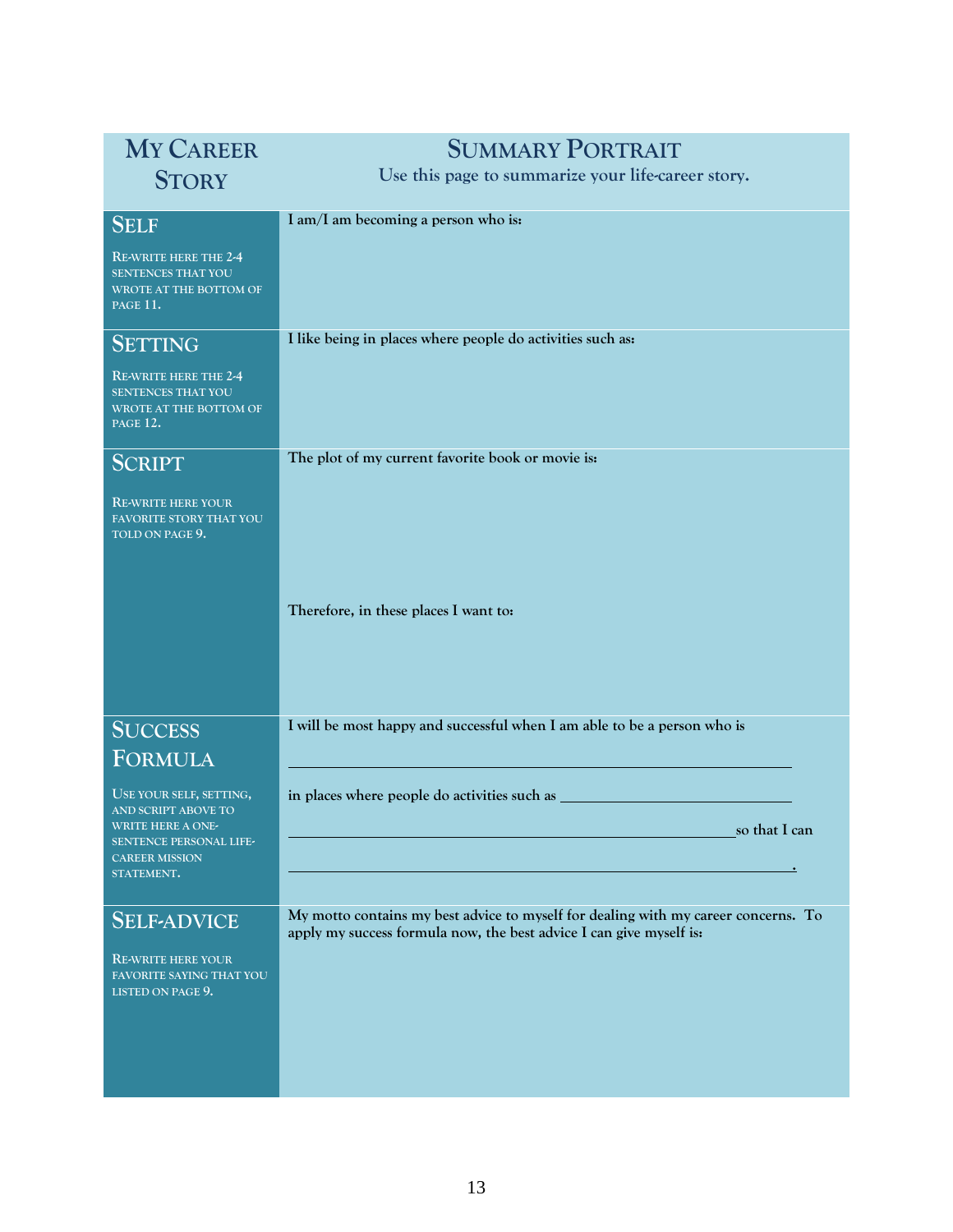#### **RE-WRITING MY STORY**

Return to page 4 and read your essay about the change you must make or the choices you might take. Then, based on your success formula and advice to yourself, think about where your story directs you to go next. Now, **use your success formula and self-advice to rework here the essay you wrote on page 4 to tell about how you will make this transition and these choices:**

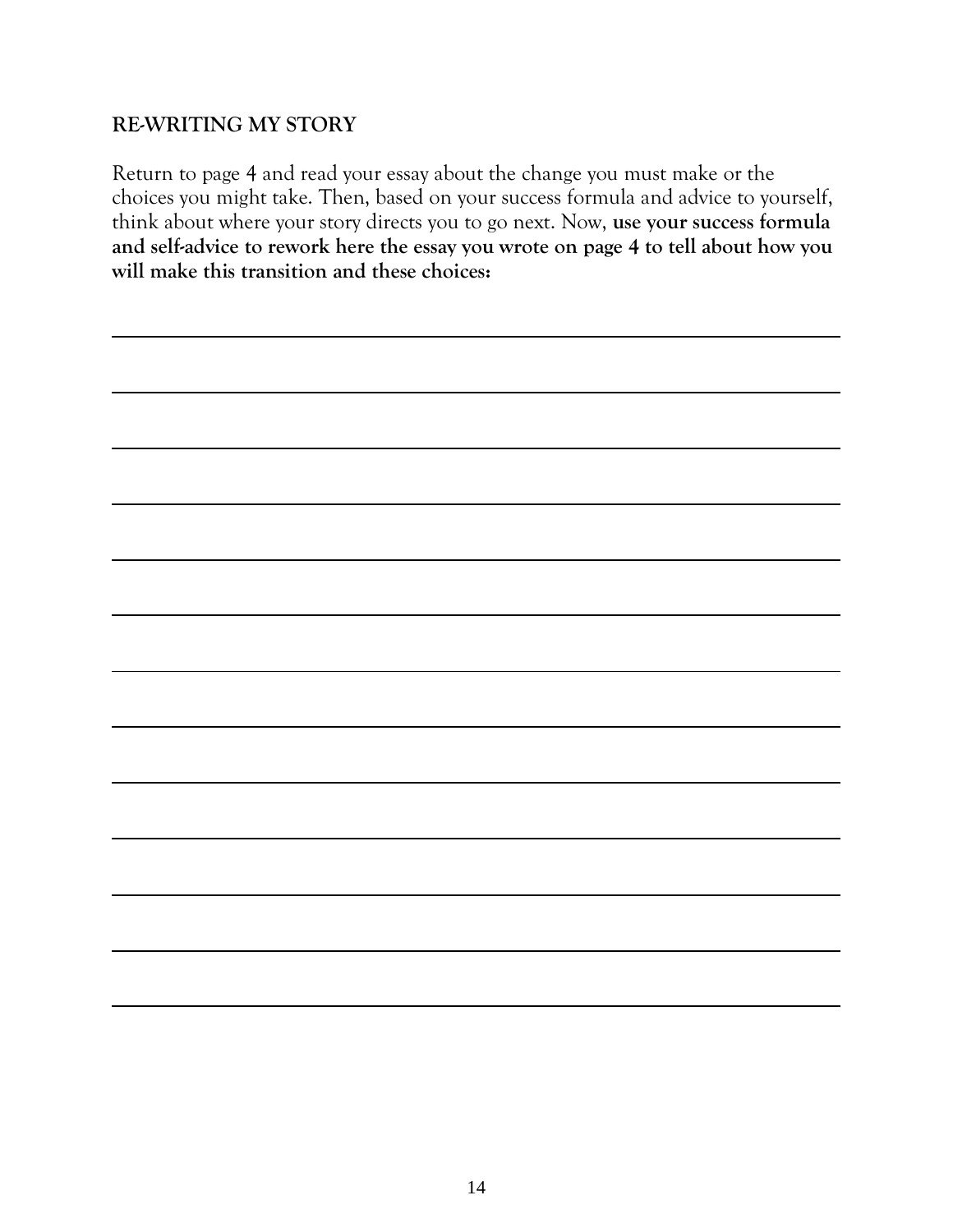#### **EXPLORING OCCUPATIONS**

If you wish to explore occupations that may best offer a setting for you to express your interests, return to page 5. Based on your summary portrait on page 13, **look over the occupations you listed on page 5 and identify those that you now see as potential choices.** If you want help to add more occupations to your list, then follow the instructions on page 16.

**OCCUPATIONS I AM NOW CONSIDERING:**

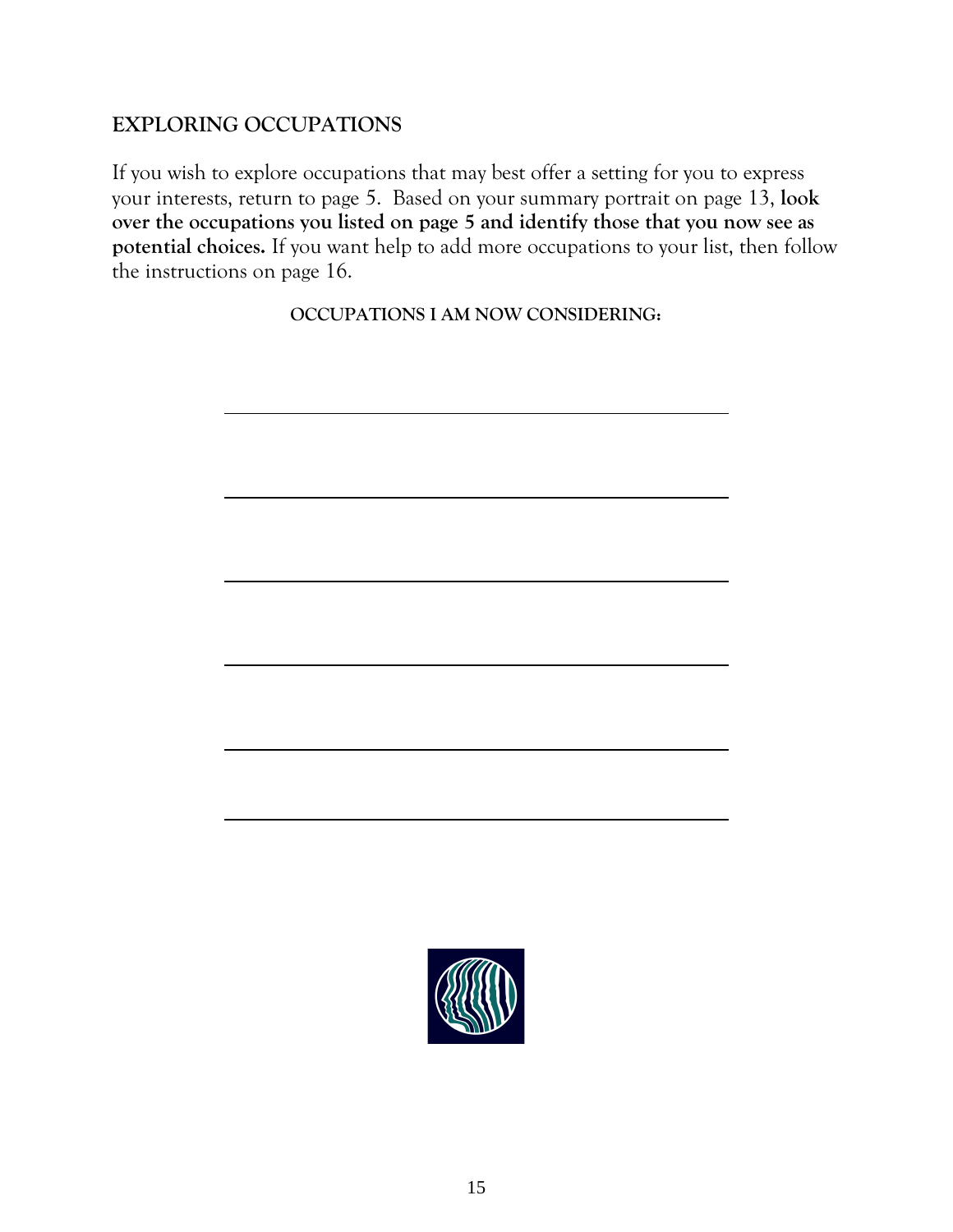#### **EXPLORING MORE OCCUPATIONS**

**If you want to identify more occupations to explore,** look at Table 1 and read about the six types of work settings and interests listed there. From the list, **write on the lines below the table the two letters that best describe each one of your TV shows, web sites, or magazines.**

| Table 1. | Six Types of Work Settings and Interests |
|----------|------------------------------------------|
|          |                                          |

| <b>WORK SETTINGS AND INTERESTS</b> |                                                                                                                                                                                                                                                           |  |  |  |
|------------------------------------|-----------------------------------------------------------------------------------------------------------------------------------------------------------------------------------------------------------------------------------------------------------|--|--|--|
| "R"<br>Realistic                   | Outdoors, mechanics, athletics, construction, sports, plants and animals,<br>wildlife, home repair, gardening, agriculture, skilled trades, farming,<br>fishing, law enforcement, firefighting, working out, transport, computer<br>hardware, electronics |  |  |  |
| $\mathfrak{q}$<br>Investigative    | Science, medicine, mathematics, research, problem solving, detective<br>work, science fiction, discovery, analyzing, evaluating, studying,<br>exploration, technical writing                                                                              |  |  |  |
| $\frac{\pi}{4}$<br>Artistic        | Art, music, literature, writing, performing arts, theater, visual arts and<br>design, creating, culinary arts, fashion, originality, mass communication                                                                                                   |  |  |  |
| "S"<br>Social                      | People, teamwork, helping, community service, teaching and education,<br>social sciences, human resources and training, caring for others,<br>support, nursing, social work, residential caretaking, counseling, child<br>development, childcare          |  |  |  |
| "E"<br>Enterprising                | Business, politics, leadership, entrepreneurship, management, sales,<br>government, law, finance, marketing, travel and leisure, realtor,<br>consulting, business agent                                                                                   |  |  |  |
| $\mu_{\rm C}$<br>Conventional      | Office work, organization, data management, accounting, information<br>systems, book-keeping, clerical work, record keeping, scheduling,<br>customer service, administrative assistance, bank teller, traffic manager,<br>dispatcher, office practices    |  |  |  |

**The two letters from the above list that best describe my TV shows, web sites, or magazines are:**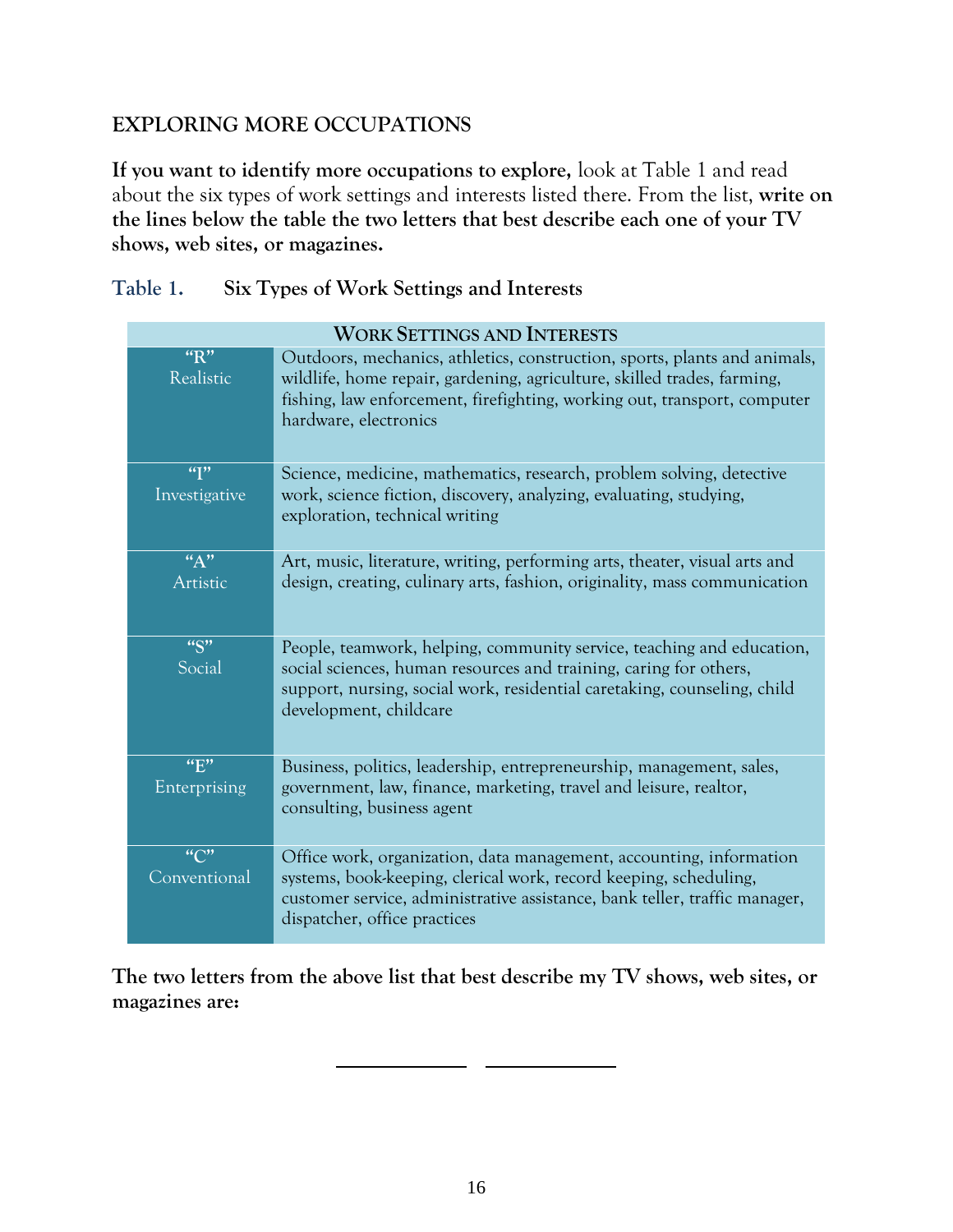#### **Now, go to the O\*NET online**:

[http://www.onetonline.org/find/descriptor/browse/Interests/.](http://www.onetonline.org/find/descriptor/browse/Interests/) There, you can click on your first letter that you wrote above (R, I, A, S, E, or C). Once you do that, on the web page that appears next you can expand the list by selecting from the dropdown menu your second most interesting letter that you wrote above. You will also find it worthwhile to reverse the order of your two letters, or even add a third letter that you like to the list.

The O\*NET describes and provides detailed information about occupations that fit your interest two-letter code. If any of the occupations you listed on page 15 of this workbook appear on the O\*NET list, circle them. On the lines below, **list any additional occupations from the O\*NET list that you wish to explore**:

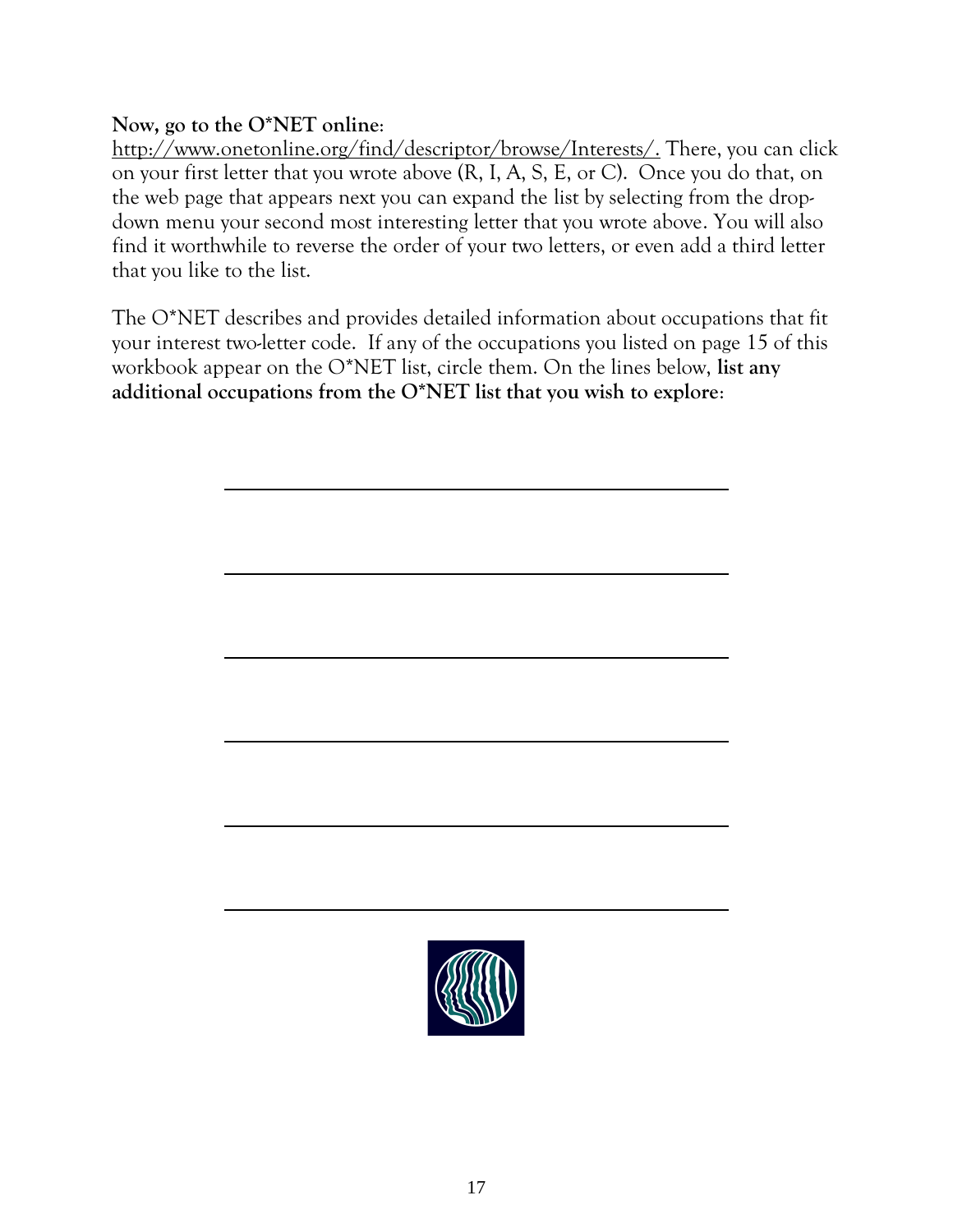#### **PART III. ENACTING MY STORY**

**By telling your story in Part I and understanding your story in Part II, you are now ready to make a detailed plan to put your story into action. Your plan has three parts that involve reflecting on, telling, and performing your story.**

**A. REFLECT** on your career story to set goals for the next chapter of your life-career. The goal you select should be something that will allow you to enact or bring to life your career story. Therefore, select a goal that is **achievable** (you have enough time, resources, and energy to do it), **believable** (you believe you can do it), **concrete** (it is measurable and specific), and **desirable** (you want to do it). **My goal, or goals now are to:**

**B. TELL** and talk about your story and the conclusions you have drawn from this workbook with valued audiences. A next step in enacting your career story is to share it with people you trust. Audiences might be family members, friends, mentors, coaches, teachers, or career counselors. The more you tell your story, the more real and clear it becomes to you and the more confident you feel in living it. To make my story more clear and real, I will tell and discuss it with people I trust. **The people I trust to listen to my story and encourage me to go forward are:**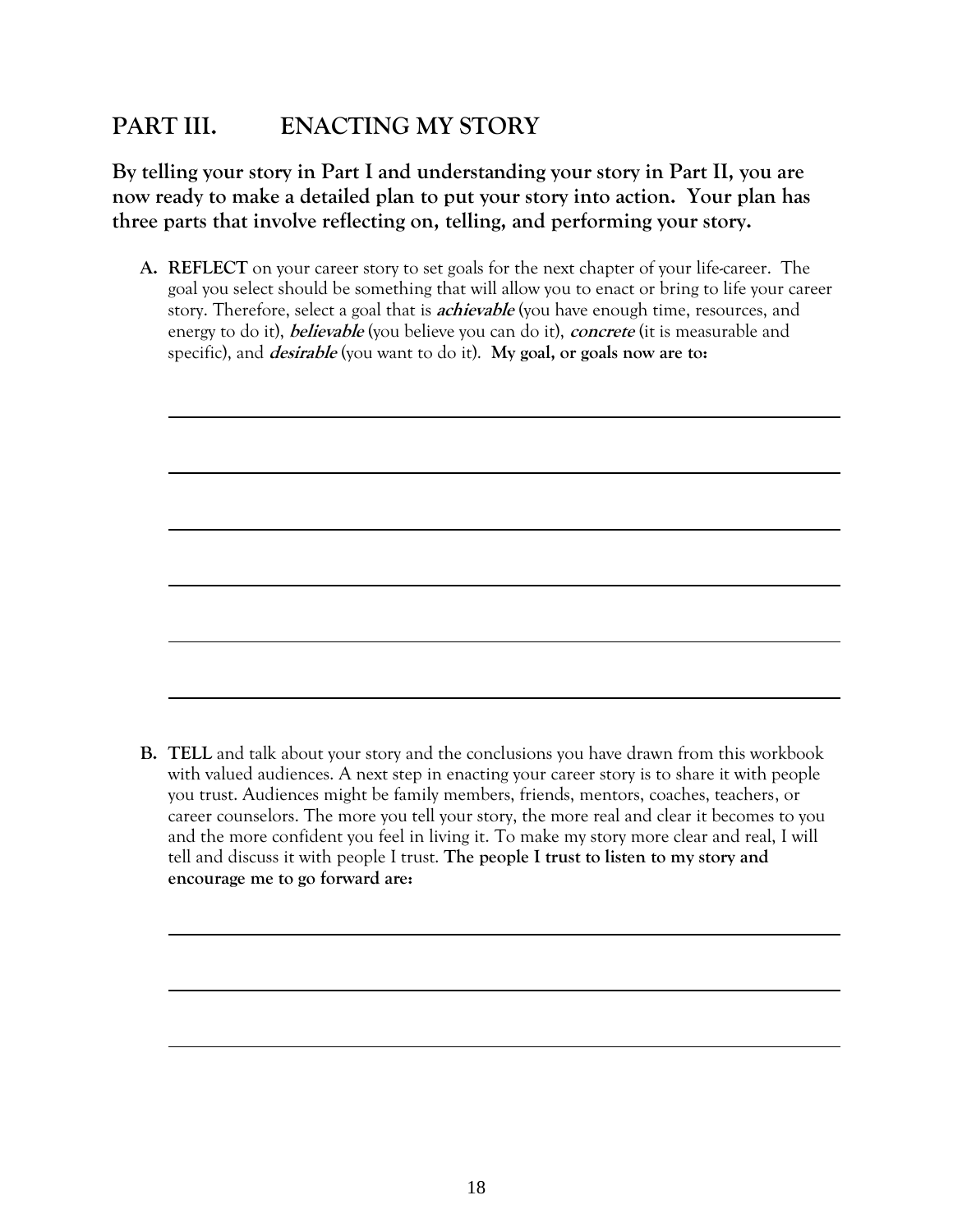**C. PERFORM** your story by taking action. List two to four specific objectives, or small steps you will now take to move you from where you are today to the goals you listed above. For ideas on steps to take consider the following possibilities:

**To commit to a tentative decision that I have made about my career plans, I will** (check all that apply):

**Talk** to someone working in the occupation I am interested in

**Listen** to someone working in my occupation of interest

**Read** something about my occupation of interest

**Search** the world wide web for more information about this occupation

**Visit** places where people are working in this occupation

**CO**bserve people working in this occupation

**Other** *COLLECTERS COLLECTERS COLLECTERS* 

**To try out my chosen occupation, I will** (check all that apply):

| $\_\_\_$ Apply    | Volunteer         | Search |
|-------------------|-------------------|--------|
| $S_{\text{tudy}}$ | _______Apprentice | Other: |

**To move toward reaching my goal or goals I will:**

**End by re-reading your goal on page 4 to see if you have achieved it. If not, discuss your workbook with someone you trust.**